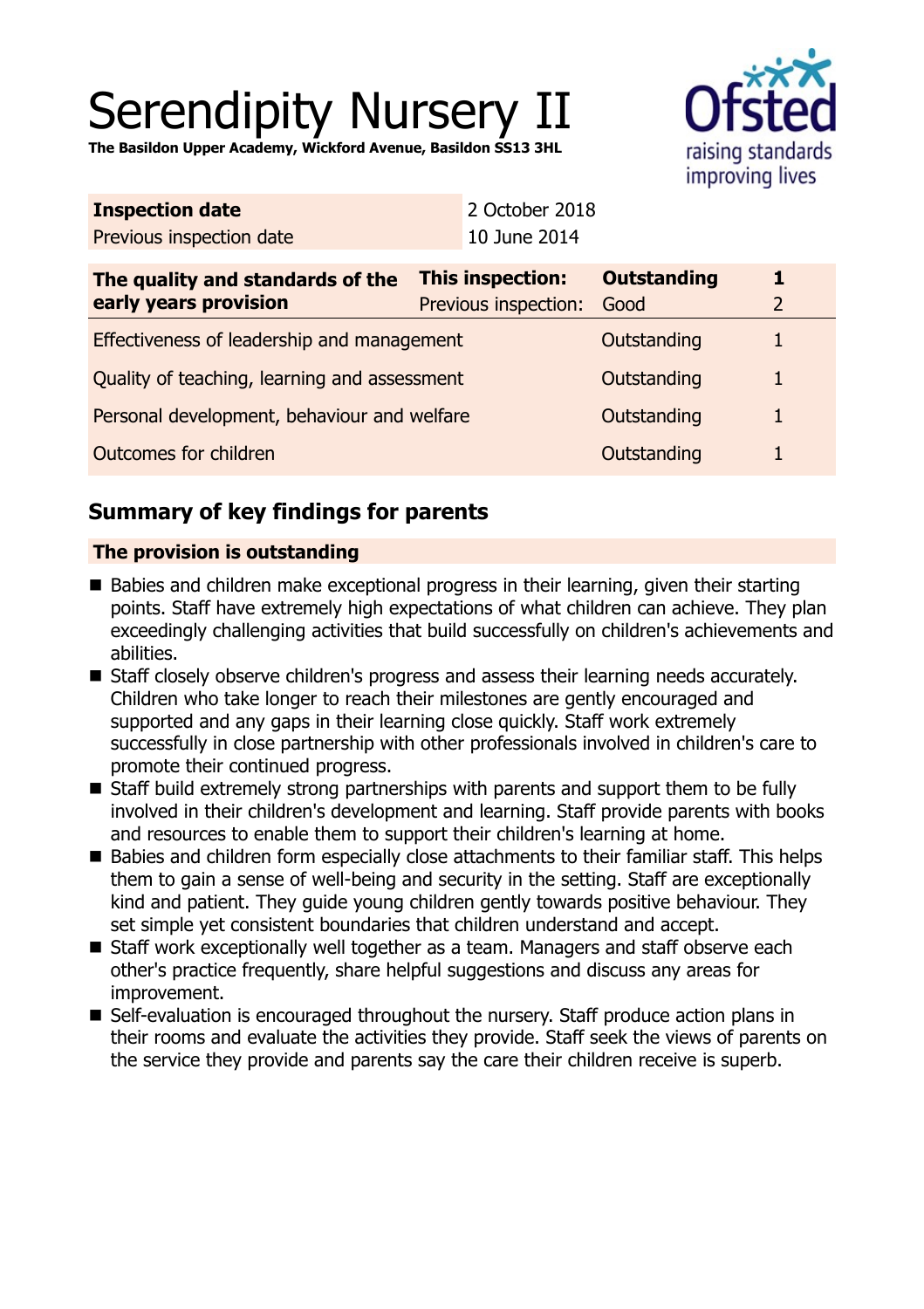## **What the setting needs to do to improve further**

## **To further improve the quality of the early years provision the provider should:**

 $\blacksquare$  continue with the excellent plans to enhance the outdoor area and provide more opportunities for children to learn about nature and how things grow and change.

## **Inspection activities**

- $\blacksquare$  The inspector observed the quality of teaching during activities indoors and outdoors and assessed the impact this has on children's learning.
- $\blacksquare$  The inspector carried out joint observations with the deputy manager.
- The inspector held a meeting with the manager and deputy manager and spoke to staff and children.
- $\blacksquare$  The inspector took account of the views of parents by speaking with some of them during the inspection.
- $\blacksquare$  The inspector looked at relevant documentation, such as the suitability and qualifications of staff, children's records and policies and procedures.

## **Inspector**

Jenny Forbes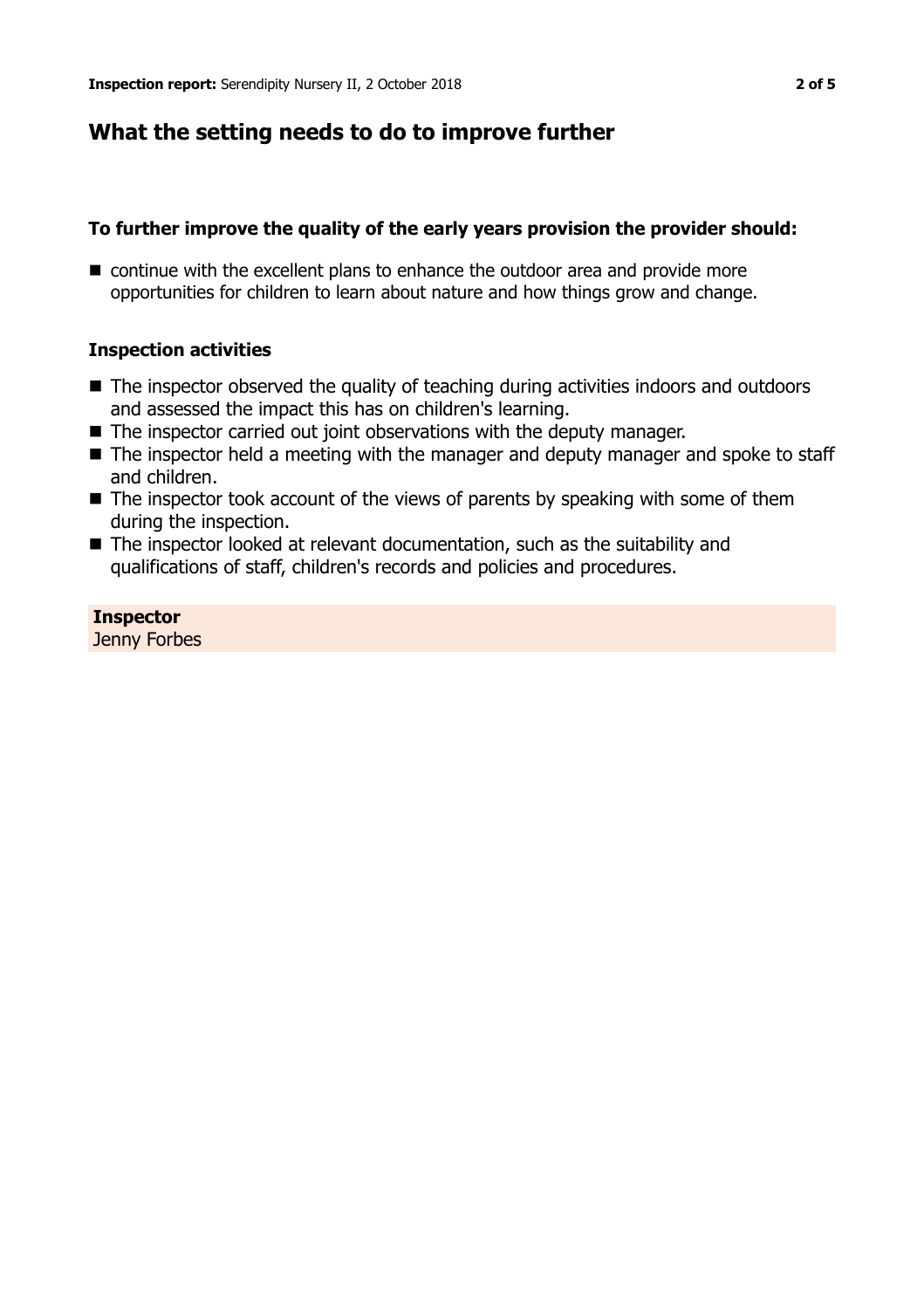## **Inspection findings**

## **Effectiveness of leadership and management is outstanding**

The extremely hard working staff are dedicated to children's care and learning. Management's extensive attention to detail means that all records are meticulously kept and staff receive the utmost support and supervision. Recruitment procedures are robust and new staff receive excellent guidance and mentoring. Managers provide extensive opportunities for staff to develop their professional skills through qualifications and an excellent continuous training programme. Extremely thorough and extensive analysis of the progress of groups of children ensure that all children receive the support they need to achieve to the best of their ability. Safeguarding is effective. Staff are extremely confident in their knowledge of safeguarding procedures and how to protect the children in their care.

#### **Quality of teaching, learning and assessment is outstanding**

Staff focus strongly on developing children's communication and language skills. Children who speak English as an additional language make excellent progress. Staff obtain words and phrases in children's home languages from their parents. They use sign language to help children to settle and increase their understanding. Staff build on what children already know and use their interests to increase motivation. They plan challenging activities to enhance children's development and provide an engaging and fun learning environment for them. For example, staff and children engage in a very lively song about letters and sounds. Children focus and concentrate well on the tasks set for them by staff. They answer questions written on sensory light boards, such as finding out which shape is bigger or smaller, or which shape is a square and which is a circle.

#### **Personal development, behaviour and welfare are outstanding**

Staff are exceptionally warm and caring. Babies and children thrive in their tender loving care. Staff are meticulous in the care of babies and ensure they follow their home routines. Babies and children learn to be independent from an early age. They feed themselves and as they grow older they serve their own food. Staff encourage older children to do things for themselves, such as washing up their dinner plates. Children thoroughly enjoy learning these skills for the future. Staff ensure that children receive a healthy balanced diet and they talk about foods that are good for their health. Children enjoy plenty of physical activities outdoors. Staff have ambitious plans to continue with their refurbishment of the garden to give children more opportunities to explore nature and find out more about plants and other living things.

#### **Outcomes for children are outstanding**

Babies gain confidence in standing and walking and develop their physical skills safely in a caring environment. Babies and older children enjoy looking at books and listening to stories. They eagerly turn the pages and see that written words have a meaning. Older children learn exceptional skills that help them to be ready for school. For example, they begin to recognise numbers as they sort them and they form the letters in their names. Children learn about people who are different from themselves. They help each other and are kind and thoughtful. Children are happy to share and wait patiently for their turn.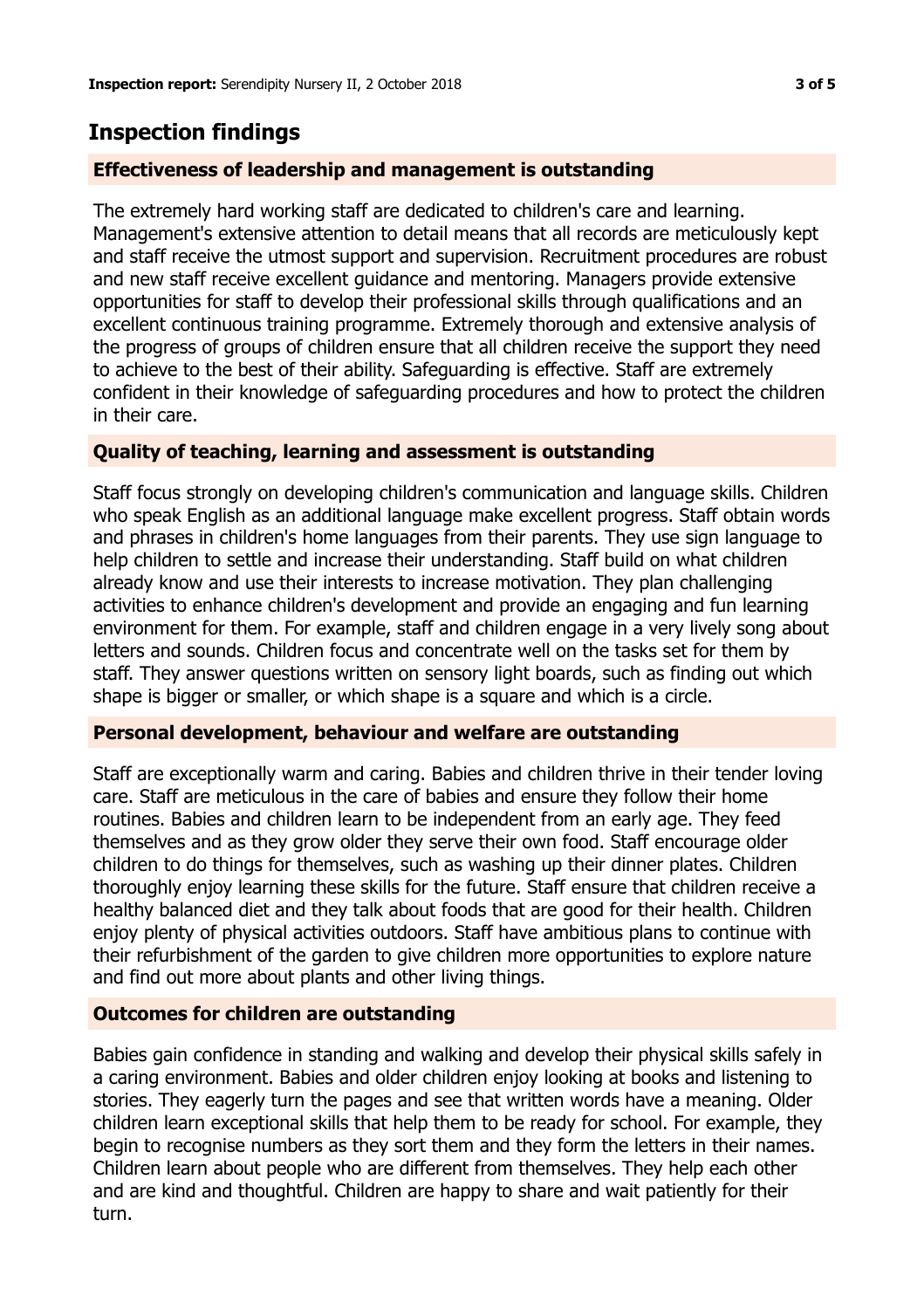## **Setting details**

| Unique reference number                             | EY469370                                                                             |
|-----------------------------------------------------|--------------------------------------------------------------------------------------|
| <b>Local authority</b>                              | Essex                                                                                |
| <b>Inspection number</b>                            | 10068883                                                                             |
| <b>Type of provision</b>                            | Full day care                                                                        |
| <b>Registers</b>                                    | Early Years Register, Compulsory Childcare<br>Register, Voluntary Childcare Register |
| Day care type                                       | Childcare on non-domestic premises                                                   |
| Age range of children                               | $0 - 4$                                                                              |
| <b>Total number of places</b>                       | 60                                                                                   |
| Number of children on roll                          | 115                                                                                  |
| Name of registered person                           | Serendipity Nursery Ltd                                                              |
| <b>Registered person unique</b><br>reference number | RP531425                                                                             |
| Date of previous inspection                         | 10 June 2014                                                                         |
| <b>Telephone number</b>                             | 01268 498745                                                                         |

Serendipity Nursery II registered in 2013. It is one of three settings privately owned. The nursery opens Monday to Friday, from 7am until 7pm, for 51 weeks of the year. There are 15 members of staff, 13 of whom hold early years qualifications at level 3. The nursery provides funded early education for two-, three- and four-year-old children.

This inspection was carried out by Ofsted under sections 49 and 50 of the Childcare Act 2006 on the quality and standards of provision that is registered on the Early Years Register. The registered person must ensure that this provision complies with the statutory framework for children's learning, development and care, known as the early years foundation stage.

Any complaints about the inspection or the report should be made following the procedures set out in the quidance *Complaints procedure: raising concerns and making* complaints about Ofsted, which is available from Ofsted's website: www.ofsted.gov.uk. If you would like Ofsted to send you a copy of the guidance, please telephone 0300 123 4234, or email [enquiries@ofsted.gov.uk.](mailto:enquiries@ofsted.gov.uk)